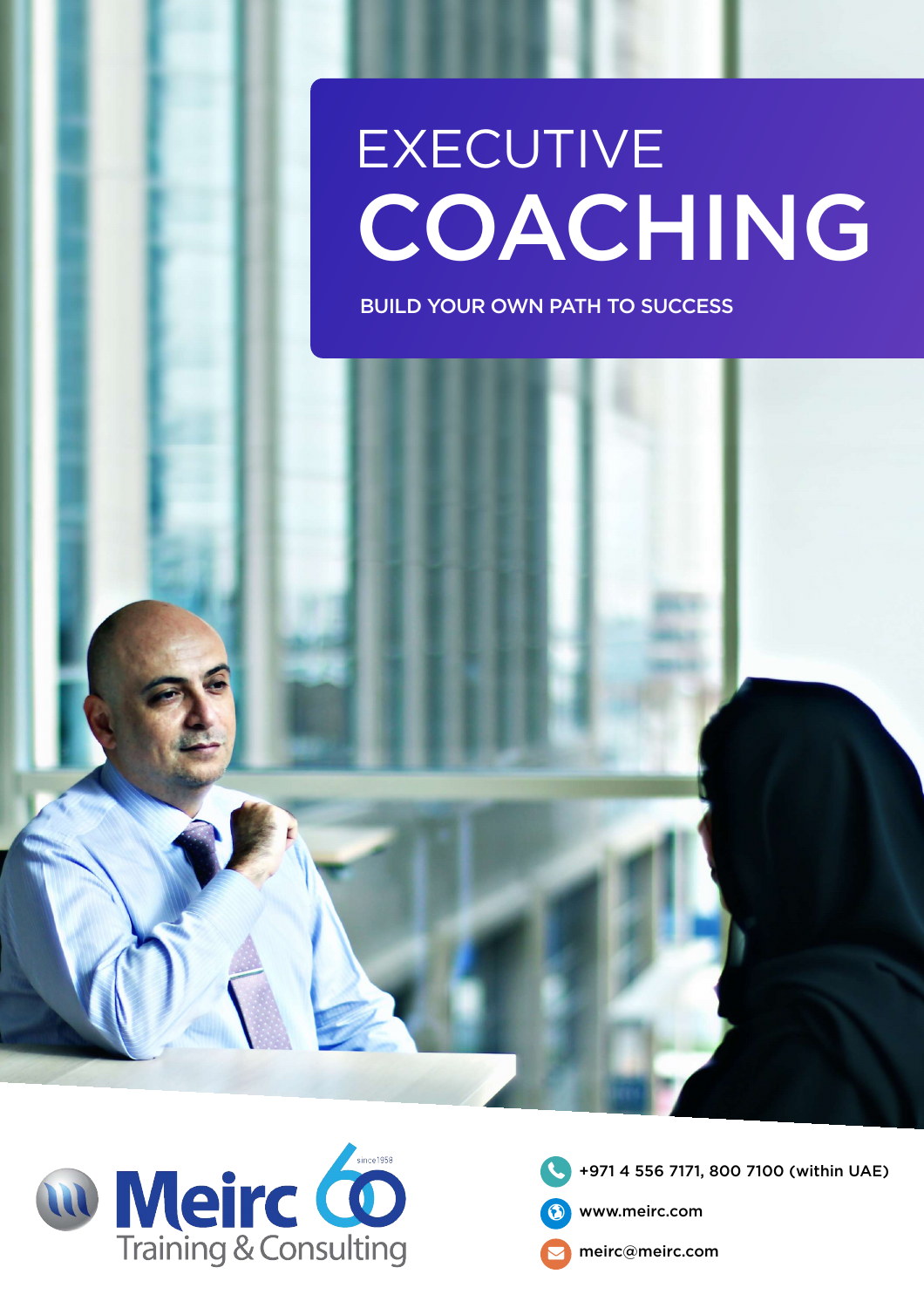## EXECUTIVE COACHING: BUILD YOUR OWN PATH TO SUCCESS

Have you ever said to yourself "I want to get over there, but I'm not sure how to do it?" You might have thought you needed guidance or candid feedback from someone who could provide either, privately and objectively. If that's the case, then a professional coach might be the answer for you!

Coaching is a process aimed at supporting you translate learning to action by pairing you (or a small group of employees) with an experienced professional who can help you achieve your desired objectives in any of the following:



- 
- 
- 
- 
- 
- 
- Progressing your career  $\blacktriangledown$  Leading others  $\blacktriangledown$  Planning strategically
- ◆ Managing skillfully  $\rightarrow$  Working in teams  $\rightarrow$  Getting organized
	- Communicating with influence  $\longrightarrow$  Speaking in public  $\longrightarrow$  Being tactful and dealing with others

#### WHY COACHING?



Coaching is an effective methodology to help you discover avenues for achieving your goals or for overcoming challenges on professional and/or personal levels.



Coaching is about expanding your potential, creating alternatives, and discovering new strengths. In a coaching conversation, we invite all parts of ourselves to join in.



Coaching is the science behind developing the art of possibility.

Meirc uses a coaching technique known as Co-Active\* Coaching, which is an experience of personal and professional development unlike other kinds of coaching. Based on the Co-Active Model, it begins by holding employees as naturally creative, resourceful and whole, and completely capable of finding their own answers to whatever challenges they face. The job of a Co-Active Coach is to ask powerful questions, listen and empower, to elicit the skills and creativity an employee already possesses, rather than instruct or advise. The Co-Active Coaching model is approved and supported by the International Coach Federation.

#### METHODOLOGY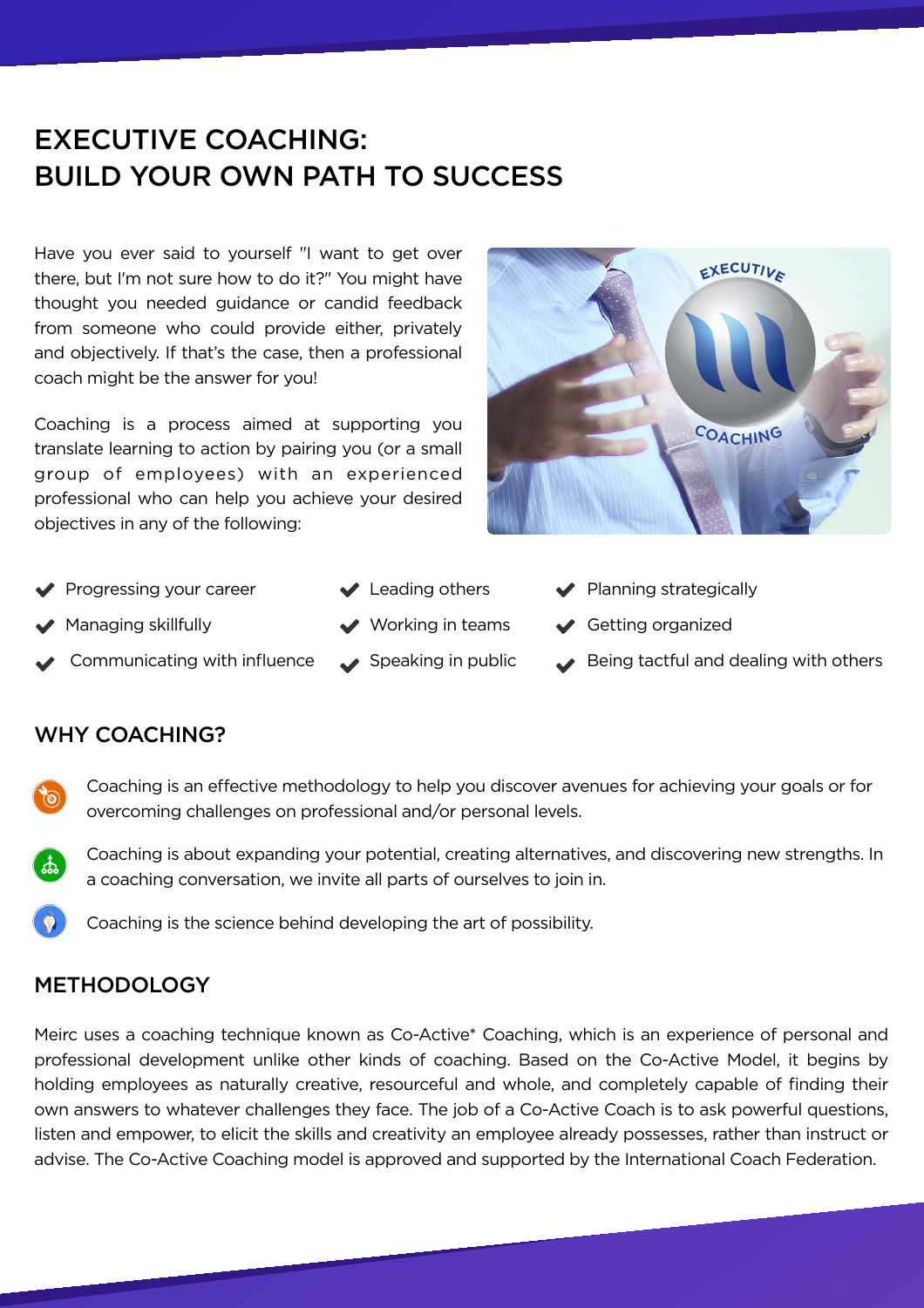Ibrahim Al Yafi

# EXECUTIVE COACHING: BUILD YOUR OWN PATH TO SUCCESS



#### THE COACH

- A US-graduate with rich experience in organizational behavior acquired through a professional career spanning the Middle East, Europe and North America.
- $\mathbf{Q}$
- A coach who walks the talk; an avid reader with a holistic approach to developing others.



A subject matter expert with extensive experience in training and development.



The Co-Active Coaching Model, which was developed by Henry Kimsey-House, Karen Kimsey-House, Phillip Sandahl and Laura Whitworth, requires the coach to use all the elements highlighted in the figure on the left to ensure the best outcomes for the client. It is a proven model that has stood the test of time in its effectiveness for over two decades.



### THE TAKEAWAYS







## \* CO-ACTIVE COACHING